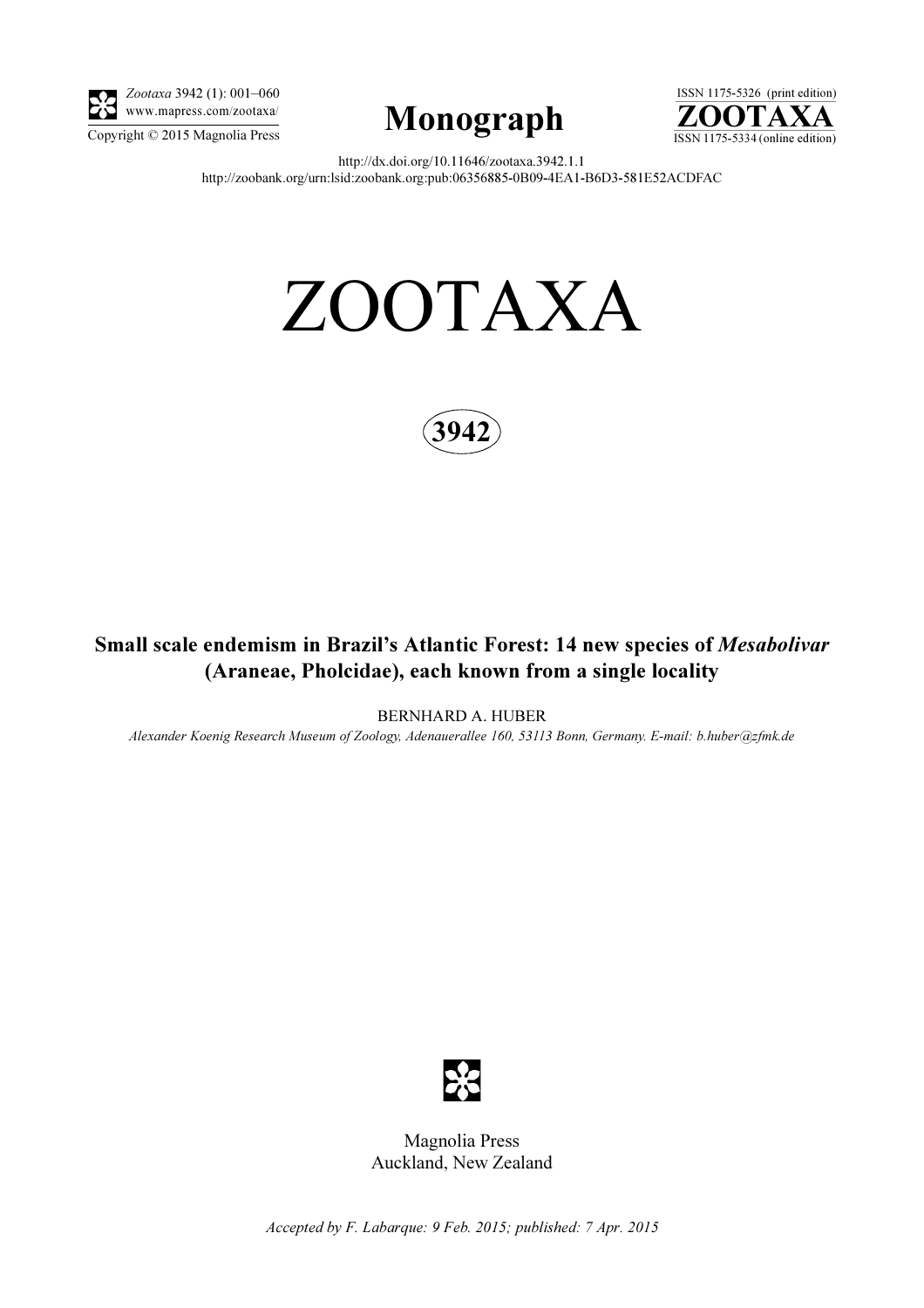## BERNHARD A. HUBER

Small scale endemism in Brazil's Atlantic Forest: 14 new species of Mesabolivar (Araneae, Pholcidae), each known from a single locality

(Zootaxa 3942)

60 pp.; 30 cm.

7 Apr. 2015

ISBN 978-1-77557-673-0 (paperback)

ISBN 978-1-77557-674-7 (Online edition)

FIRST PUBLISHED IN 2015 BY Magnolia Press P.O. Box 41-383 Auckland 1346 New Zealand e-mail: zootaxa@mapress.com http://www.mapress.com/zootaxa/

© 2015 Magnolia Press

All rights reserved.

No part of this publication may be reproduced, stored, transmitted or disseminated, in any form, or by any means, without prior written permission from the publisher, to whom all requests to reproduce copyright material should be directed in writing.

This authorization does not extend to any other kind of copying, by any means, in any form, and for any purpose other than private research use.

ISSN 1175-5326 (Print edition) ISSN 1175-5334 (Online edition)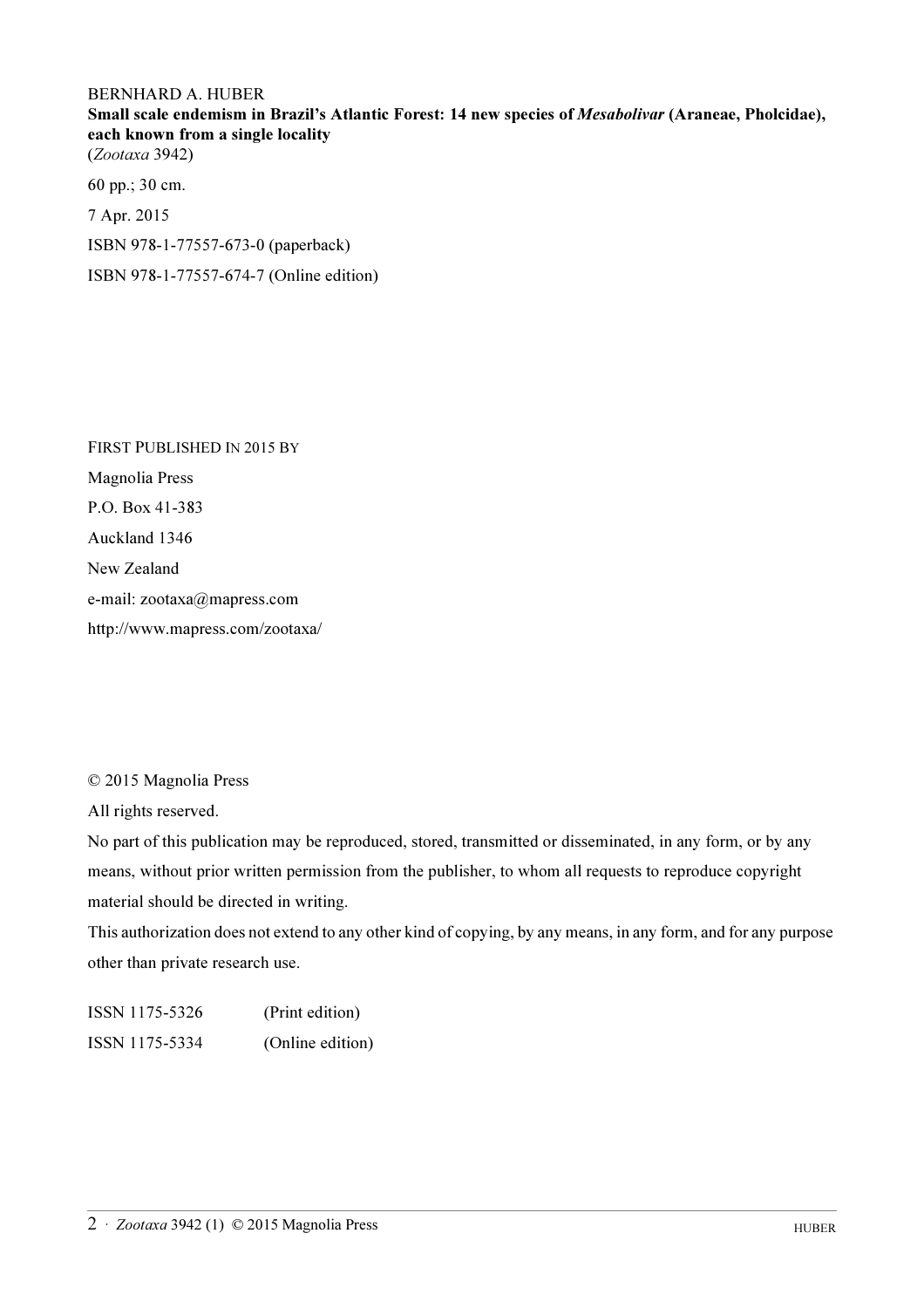## Table of contents

## Abstract

In an ongoing mega-transect project that aims at analyzing pholcid spider diversity and distribution in the Atlantic Forest of Brazil, many species appear restricted to small geographic ranges. Of the 84 species collected between 2003 and 2011 at 17 sites between Bahia and Santa Catarina, 51 species (61%) were found at only one locality. The present paper focuses on such species in the genus *Mesabolivar*, and compares diversity and distribution patterns of this genus within and outside the Atlantic Forest. The percentage of species known from single localities is higher in the Atlantic Forest (34 of 52 species; 65%) than outside the Atlantic Forest (10 of 25; 40%). Distribution rages of species in the Atlantic Forest are significantly smaller than of species outside the Atlantic Forest (mean maximum distances between localities: 184 versus 541 km; medians: 10 km versus 220 km). The following species are newly described (arranged from north to south), each currently known from the respective type locality only: M. caipora; M. kathrinae; M. bonita; M. pau (Bahia); M. monteverde; M. perezi (Espírito Santo); M. giupponii; M. goitaca; M. sai (Rio de Janeiro); M. tamoio; M. unicornis; M. gabettae; M. inornatus (São Paulo); M. itapoa (Santa Catarina).

Key words: Atlantic Forest, Brazil, Mesabolivar, taxonomy, distribution ranges, endemism

## Introduction

The Atlantic Forest along the eastern coast of Brazil is widely recognized as one of the World's richest ecosystems. However, it combines not only unusually high levels of biodiversity and endemism, but also of fragmentation and deforestation (Galindo-Leal & Câmara 2003, Tabarelli et al. 2005, Carnaval & Moritz 2008, M. C. Ribeiro et al. 2009, 2011). The combination of these characteristics has earned the Atlantic Forest the clouded honor of being ranked among the Earth's "hottest hotspots" (Myers *et al.* 2000).

Pholcid spiders are among the most diverse spider families anywhere in tropical regions (Huber 2011), but the Atlantic Forest seems to stand out. Few localities worldwide are known to count more than ten species of Pholcidae; the majority of these localities are situated in the Atlantic Forest (Huber & Rheims 2011; B.A. Huber, unpublished data). In addition, the Atlantic Forest is characterized by a high species turnover, with many species known from only one locality or from a very limited area. This is in stark contrast to the Amazon Forest, where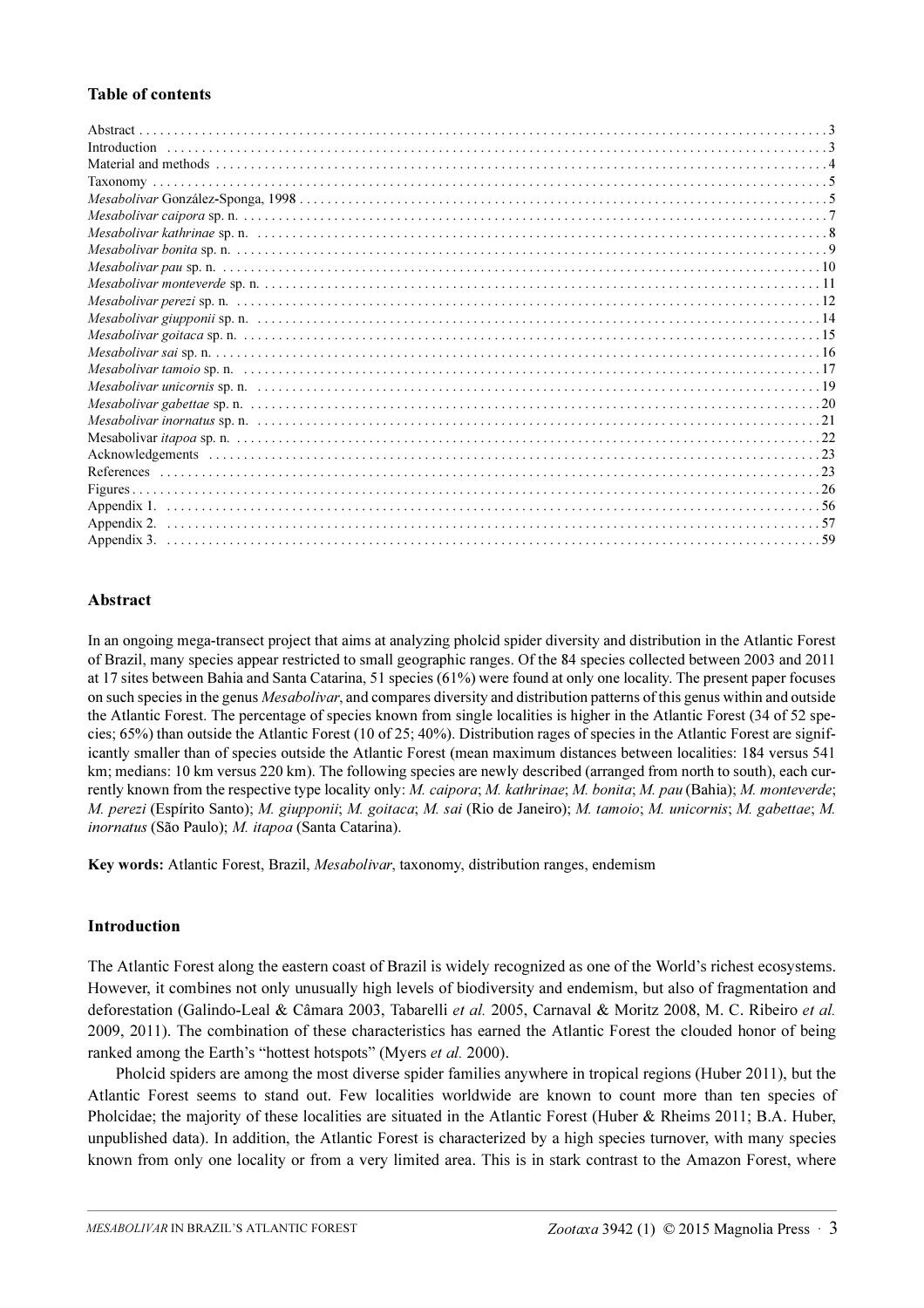PALPS. As in Figs. 193-194; coxa with retrolateral apophysis; trochanter barely modified; femur with retrolateral process proximally, strongly widened distally; tarsus with small dorsal process; procursus with distinctive distal elements (Fig. 196); bulb with long sclerotized embolar division, with long membranous side branch set with small tubercles (Fig. 195).

LEGS. Without spines and curved hairs, few vertical hairs; retrolateral trichobothrium on tibia 1 at 5%; prolateral trichobothrium present on tibia 1; tarsus 1 with ~20 pseudosegments, distally distinct.

# Male (variation)

Tibia 1 missing in other male.

## Female

In general similar to male but sternum with unique pair of processes at posterior margin. Tibia 1 in 4 females: 3.2, 3.2, 3.4, 3.4. Anterior epigynal plate strongly protruding, with two pairs of short processes, one lateral and one anterior, with pocket on frontal side (Figs. 199–200, 207–209); posterior plate narrow and weakly developed, with row of 3–4 spines on each side. Internal genitalia as in Figs. 51 and 201, very small relative to epigynum, with tiny elongate pore plates embedded in sclerite. ALS with one widened and one pointed spigot each.

## Natural history

This species was found in tiny webs under leaves on the ground and in small holes. When disturbed, it vibrated rapidly with small amplitude.

## **Distribution**

Known from type locality only (Fig. 2).

## Acknowledgements

I am most grateful to my colleagues in Brazil who helped with the planning of field trips, with the acquisition of the necessary permits, and with field work. These were especially Abel Pérez González, Alessandro Giupponi, Cristina Rheims, and Janael Ricetti; but also Marcelo Alves Dias, Adriano Kury, and Antonio Brescovit. Thanks to Matías Izquierdo, Facundo M. Labarque, and an anonymous reviewer for helpful comments on a previous version of the manuscript. Funding was received from the German Research Foundation (DFG, HU980/8-1; 2007), the Conselho Nacional de Desenvolvimento Científico e Tecnológico (CNPq; 2011) and the Alexander Koenig Stiftung (AKS, Bonn; 2009, 2010, 2011).

## References

- Astrin, J.J., Huber, B.A., Misof, B. & Klütsch, C.F.C. (2006) Molecular taxonomy in pholcid spiders (Pholcidae, Araneae): evaluation of species identification methods using CO1 and 16S rRNA. Zoologica Scripta, 35, 441–457. http://dx.doi.org/10.1111/j.1463-6409.2006.00239.x
- Astrin, J.J., Misof, B. & Huber, B.A. (2007) The pitfalls of exaggeration: molecular and morphological evidence suggests Kaliana is a synonym of Mesabolivar (Araneae: Pholcidae). Zootaxa, 1646, 17–30.
- Brescovit, A.D., Bonaldo, A.B., Santos, A.J., Ott, R. & Rheims, C.A. (2012) The Brazilian goblin spiders of the new genus Predatoroonops (Araneae, Oonopidae). Bulletin of the American Museum of Natural History, 370, 1–68. http://dx.doi.org/10.1206/766.1

Brown, B.V. (1993) A further chemical alternative to critical-point-drying for preparing small (or large) flies. Fly Times, 11, 10.

Bruvo-Mađarić, B., Huber, B.A., Steinacher, A. & Pass, G. (2005) Phylogeny of pholcid spiders (Araneae: Pholcidae): combined analysis using morphology and molecules. Molecular Phylogenetics and Evolution, 37, 661–673. http://dx.doi.org/10.1016/j.ympev.2005.08.016

- Carnaval, A.C. & Moritz, C. (2008) Historical climate modelling predicts patterns of current biodiversity in the Brazilian Atlantic forest. Journal of Biogeography, 35, 1187–1201. http://dx.doi.org/10.1111/j.1365-2699.2007.01870.x
- Coddington, J.A., Agnarsson, I., Miller, J.A., Kuntner, M. & Hormiga, G. (2009) Undersampling bias: the null hypothesis for singleton species in tropical arthropod surveys. Journal of Animal Ecology, 78, 573–584. http://dx.doi.org/10.1111/j.1365-2656.2009.01525.x

Dimitrov, D., Astrin, J.J. & Huber, B.A. (2013) Pholcid spider molecular systematics revisited, with new insights into the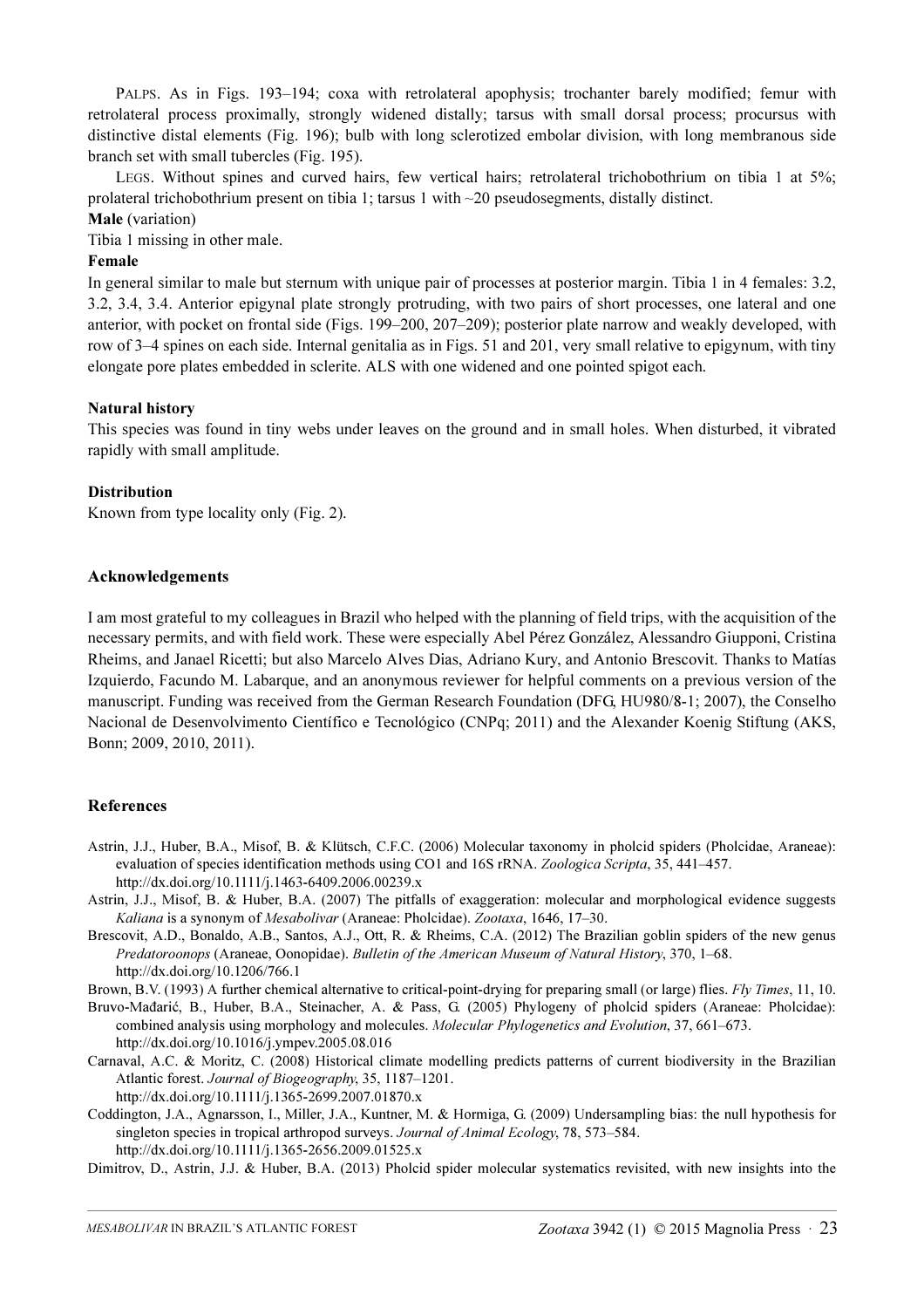biogeography and the evolution of the group. Cladistics, 29, 132–146.

http://dx.doi.org/10.1111/j.1096-0031.2012.00419.x

- Eberhard, W.G. & Briceño, R.D. (1983) Chivalry in pholcid spiders. Behavioral Ecology and Sociobiology, 13, 189–195.
- Eberhard, W.G. & Briceño, R.D. (1985) Behavior and ecology of four species of Modisimus and Blechroscelis (Araneae, Pholcidae). Revue arachnologique, 6, 29–36.
- Galindo-Leal, C. & Câmara, I.G. (2003) The Atlantic Forest of South America. Biodiversity Status, Threats, and Outlook. Island Press, Washington, 488 pp.
- González-Sponga, M.A. (1998) Arácnidos de Venezuela. Cuatro nuevos géneros y cuatro nuevas especies de la familia Pholcidae Koch, 1850 (Araneae). Memoria, Sociedad de Ciencias Naturales, La Salle, 57 (148), 17–31.
- González-Sponga, M.A. (2005) Arácnidos de Venezuela. Tres nuevos géneros y cuatro nuevas especies de la familia Pholcidae (Araneae). Saber, Universidad de Oriente, Venezuela, 17, 99–109.
- González-Sponga, M.A. (2011) Biodiversidad de Venezuela. Aracnidos. Descripción de cinco nuevos géneros y cinco nuevas especies de la familia Pholcidae Koch, 1850. Acta Biologica Venezuelica, 28 (2), 39–51.
- Huber, B.A. (2000) New World pholcid spiders (Araneae: Pholcidae): a revision at generic level. Bulletin of the American Museum of Natural History, 254, 1–348.

http://dx.doi.org/10.1206/0003-0090(2000)254<0001:nwpsap>2.0.co;2

- Huber, B.A. (2005a) Revision and cladistic analysis of the spider genus Carapoia González-Sponga (Araneae: Pholcidae), with descriptions of new species from Brazil's Atlantic forest. Invertebrate Systematics, 19, 541–556. http://dx.doi.org/10.1071/IS05038
- Huber, B.A. (2005b) High species diversity, male-female coevolution, and metaphyly in Southeast Asian pholcid spiders: the case of Belisana Thorell 1898 (Araneae, Pholcidae). Zoologica, 155, 1–126.
- Huber, B.A. (2011) Phylogeny and classification of Pholcidae (Araneae): an update. Journal of Arachnology, 39, 211–222. http://dx.doi.org/10.1636/CA10-57.1
- Huber, B.A. (2013) Revision and cladistic analysis of the Guineo-Congolian spider genus Smeringopina Kraus (Araneae, Pholcidae). Zootaxa, 3713 (1), 1–160.

http://dx.doi.org/10.11646/zootaxa.3713.1.1

- Huber, B.A., Brescovit, A.D. & Rheims, C.A. (2005) Exaggerated female genitalia in two new spider species (Araneae: Pholcidae), with comments on genital evolution by female choice versus antagonistic coevolution. Insect Systematics and Evolution, 36, 285–292.
- Huber, B.A., Colmenares, P.A. & Ramirez, M.J. (2014) Fourteen new generic and ten new specific synonymies in Pholcidae (Araneae), and transfer of Mystes Bristowe to Filistatidae. Zootaxa, 3847 (3), 413–422. http://dx.doi.org/10.11646/zootaxa.3847.3.5
- Huber, B.A. & Rheims, C.A. (2011) Diversity and endemism of pholcid spiders in Brazil's Atlantic Forest, with descriptions of four new species of the Atlantic Forest endemic genus Tupigea (Araneae: Pholcidae). Journal of Natural History, 45, 275–301.

http://dx.doi.org/10.1080/00222933.2010.524319

- Huber, B.A., Rheims, C.A. & Brescovit, A.D. (2005a) Speciation without changes in genital shape: a case study on Brazilian pholcid spiders (Araneae: Pholcidae). Zoologischer Anzeiger, 243, 273–279. http://dx.doi.org/10.1016/j.jcz.2004.12.001
- Huber, B.A., Rheims, C.A. & Brescovit, A.D. (2005b) Two new species of litter-dwelling Metagonia spiders (Araneae, Pholcidae) document both rapid and slow genital evolution. Acta Zoologica (Stockholm), 86, 33–40. http://dx.doi.org/10.1111/j.0001-7272.2005.00184.x
- Machado, É.O. (2007) Análise cladística do gênero neotropical Mesabolivar González-Sponga, 1998 (Araneae: Pholcidae)[.](http://www.teses.usp.br/teses/disponiveis/41/41133/tde-30082007-095949/en.php) [Master thesis, University of São Paulo, 106 pp. Available from: http://www.teses.usp.br/teses/disponiveis/41/41133/tde-](http://www.teses.usp.br/teses/disponiveis/41/41133/tde-30082007-095949/en.php)30082007-095949/en.php (accessed 11 February 2015)
- Machado, É.O. (2011) Estratificação de habitat, diversidade e evolução do gênero Mesabolivar González-Sponga, 1998 (Araneae: Pholcidae). PhD thesis, University of São Paulo, 162 pp.
- Machado, É.O., Brescovit, A.D., Candiani, D.F. & Huber, B.A. (2007a) Three new species of *Mesabolivar* (Araneae, Pholcidae) from leaf litter in urban environments in the city of São Paulo, São Paulo, Brazil. Iheringia, 97, 168–176.
- Machado, É.O., Yamamoto, F.U., Brescovit, A.D. & Huber, B.A. (2007b) Three new ground living pholcid species (Araneae: Pholcidae) from Parque Estadual da Cantareira, São Paulo, São Paulo, Brazil. Zootaxa, 1582, 27–37.
- Machado, É.O., Laborda, A., Simó, M. & Brescovit, A.D. (2013) Contributions to the taxonomy and distribution of the genus Mesabolivar in southern South America (Araneae: Pholcidae). Zootaxa, 3682 (3), 401–411. http://dx.doi.org/10.11646/zootaxa.3682.3.1
- Mello-Leitão, C. de (1940) Aranhas do Xingu colhidas pelo Dr. Henry Leonardos. Annaes da Academia Brasileira de Sciencias, 12 (1), 21–32.
- Mello-Leitão, C. de (1943) Catálogo das aranhas do Rio Grande do Sul. Arquivos do Museu Nacional, 37, 149–245.
- Mello-Leitão, C. de (1947) Aranhas de Carmo do Rio Claro (Minas Gerais) coligidas pelo naturalista José C. M. Carvalho. Boletim do Museu Nacional de Rio de Janeiro (NS Zoologia), 80, 1–34.
- Myers, N., Mittermeier, R.A., Mittermeier, C.G., da Fonseca, G.A.B. & Kent, J. (2000) Biodiversity hotspots for conservation priorities. Nature, 403, 853–858.